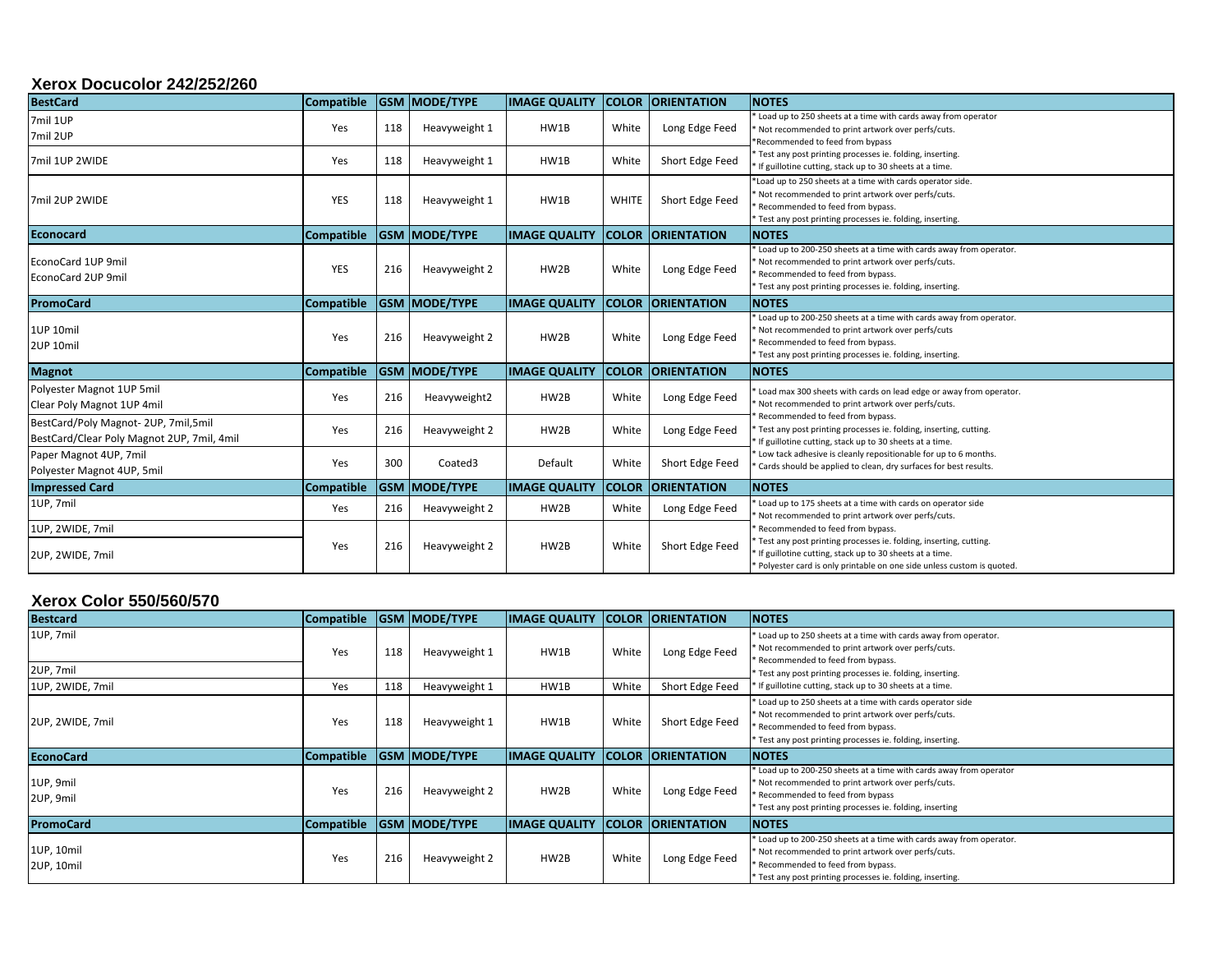| <b>Polyester Magnot</b>                  | <b>Compatible</b> |     | <b>GSM MODE/TYPE</b> | <b>IMAGE QUALITY</b> |       | <b>COLOR ORIENTATION</b> | <b>NOTES</b>                                                                            |
|------------------------------------------|-------------------|-----|----------------------|----------------------|-------|--------------------------|-----------------------------------------------------------------------------------------|
| 1UP, 5MIL                                |                   |     |                      |                      |       |                          | Load max 300 sheets with cards on lead edge or away from operator                       |
| Clear Poly Magnot 1UP, 4mil              | Yes               | 216 | Heavyweight 2        | HW2B                 | White | Long Edge Feed           | * Not recommended to print artwork over perfs/cuts<br>Recommended to feed from bypass.  |
| BestCard/Poly Magnot 2UP, 7mil/5mil      |                   |     |                      |                      |       |                          | * If guillotine cutting, stack up to 30 sheets at a time.                               |
| BestCard/Clear Poly Magnot 2UP,7mil/4mil |                   |     |                      |                      |       |                          | Low tack adhesive is cleanly repositionable for up to 6 months.                         |
| Paper Magnot 4UP, 7mil                   | Yes               | 300 | Coated3              | Default              | White | Short Edge Feed          | * Cards should be applied to clean, dry surfaces for best results.                      |
| Polyester Magnot 4UP, 5mil               |                   |     |                      |                      |       |                          | Test any post printing processes ie. folding, inserting, cutting.                       |
| <b>Impressed Card</b>                    | <b>Compatible</b> |     | <b>GSM MODE/TYPE</b> | <b>IMAGE QUALITY</b> |       | <b>COLOR ORIENTATION</b> | <b>INOTES</b>                                                                           |
| 1UP. 7mil                                |                   |     |                      |                      |       |                          | Load up to 175 sheets at a time with cards on operator side.                            |
|                                          | Yes               | 216 | Heavyweight 2        | HW2B                 | White | Long Edge Feed           | Not recommended to print artwork over perfs/cuts.<br>* Recommended to feed from bypass. |
|                                          |                   |     |                      |                      |       |                          | Test any post printing processes ie. folding, inserting, cutting.                       |
| 1UP, 2WIDE, 7mil                         | Yes               | 216 | Heavyweight 2        | HW2B                 | White | Short Edge Feed          | * If guillotine cutting, stack up to 30 sheets at a time.                               |
| 2UP, 2WIDE, 7mil                         |                   |     |                      |                      |       |                          | Polyester card is only printable on one side unless custom is quoted                    |

# **Xerox Color C60/C70**

| <b>BestCard</b>                                                                   | <b>Compatible</b> |     | <b>GSM MODE/TYPE</b> | <b>IMAGE QUALITY</b> |              | <b>COLOR ORIENTATION</b> | <b>NOTES</b>                                                                                                                                                                                                              |
|-----------------------------------------------------------------------------------|-------------------|-----|----------------------|----------------------|--------------|--------------------------|---------------------------------------------------------------------------------------------------------------------------------------------------------------------------------------------------------------------------|
| 1UP, 7mil<br>2UP, 7MIL                                                            | Yes               | 118 | Heavyweight 1        | HW1B                 | White        | Long Edge Feed           | * Load up to 250 sheets at a time with cards away from operator.<br>Not recommended to print artwork over perfs/cuts.<br>Recommended to feed from bypass.                                                                 |
| 1UP, 2WIDE, 7mil                                                                  | Yes               | 118 | Heavyweight 1        | HW1B                 | White        | Short Edge Feed          | Test any post printing processes ie. folding, inserting.<br>* If guillotine cutting, stack up to 30 sheets at a time.                                                                                                     |
| 2UP, 2WIDE, 7mil                                                                  | Yes               | 118 | Heavyweight1         | HW1B                 | White        | Short Edge Feed          | Load up to 250 sheets at a time with cards operator side.<br>Not recommended to print artwork over perfs/cuts.<br>Recommended to feed from bypass.<br>Test any post printing processes ie. folding, inserting.            |
| 1UP, 9mil<br>2UP, 9mil                                                            | Yes               | 216 | Heavyweight 2        | HW2B                 | White        | Long Edge Feed           | Load up to 200-250 sheets at a time with cards away from operator.<br>Not recommended to print artwork over perfs/cuts.<br>Recommended to feed from bypass.<br>Test any post printing processes ie. folding, inserting.   |
| <b>PromoCard</b>                                                                  | <b>Compatible</b> |     | <b>GSM MODE/TYPE</b> | <b>IMAGE QUALITY</b> |              | <b>COLOR ORIENTATION</b> | <b>NOTES</b>                                                                                                                                                                                                              |
| 1UP, 10mil<br>2UP, 10mil                                                          | Yes               | 216 | Heavyweight 2        | HW2B                 | White        | Long Edge Feed           | Load up to 200-250 sheets at a time with cards away from operator.<br>Not recommended to print artwork over perfs/cuts.<br>Recommended to feed from bypass.<br>* Test any post printing processes ie. folding, inserting. |
| <b>Magnot</b>                                                                     | <b>Compatible</b> |     | <b>GSM MODE/TYPE</b> | <b>IMAGE QUALITY</b> |              | <b>COLOR ORIENTATION</b> | <b>NOTES</b>                                                                                                                                                                                                              |
| Polyester Magnot 1UP 5mil<br>Clear Poly Magnot 1UP 4mil                           | Yes               | 216 | Heavyweight 2        | HW2B                 | White        | Long Edge Feed           | Load max 300 sheets with cards on lead edge or away from operator.<br>Not recommended to print artwork over perfs/cuts.                                                                                                   |
| BestCard/Poly Magnot-2UP, 7mil,5mil<br>BestCard/Clear Poly Magnot 2UP, 7mil, 4mil | Yes               | 216 | Heavyweight 2        | HW2B                 | White        | Long Edge Feed           | * Recommended to feed from bypass.<br>Test any post printing processes ie. folding, inserting, cutting.<br>If guillotine cutting, stack up to 30 sheets at a time.                                                        |
| Paper Magnot 4UP, 7mil<br>Polyester Magnot 4UP, 5mil                              | Yes               | 300 | Coated3              | Default              | White        | Short Edge Feed          | * Low tack adhesive is cleanly repositionable for up to 6 months.<br>Cards should be applied to clean, dry surfaces for best results.                                                                                     |
| <b>Impressed Card</b>                                                             | Compatible        |     | <b>GSM MODE/TYPE</b> | <b>IMAGE QUALITY</b> | <b>COLOR</b> | <b>ORIENTATION</b>       | <b>NOTES</b>                                                                                                                                                                                                              |
| 1UP, 7mil                                                                         | Yes               | 216 | Heavyweight 2        | HW2B                 | White        | Long Edge Feed           | * Load up to 175 sheets at a time with cards on operator side.<br>Not recommended to print artwork over perfs/cuts.<br>Recommended to feed from bypass.                                                                   |
| 1UP, 2WIDE<br>2UP, 2WIDE, 7mil                                                    | Yes               | 216 | Heavyweight 2        | HW2B                 | White        | Short Edge Feed          | Test any post printing processes ie. folding, inserting, cutting.<br>If guillotine cutting, stack up to 30 sheets at a time.<br>Polyester card is only printable on one side unless custom is quoted.                     |

## **Xerox C700/C700i/C770/C75/J75**

| <b>BestCard</b>    | <b>Compatible</b> |                | <b>GSM MODE/TYPE</b> | <b>IMAGE QUALITY COLOR ORIENTATION</b> |       |                | <b>INOTES</b>                                                                                                                                                 |
|--------------------|-------------------|----------------|----------------------|----------------------------------------|-------|----------------|---------------------------------------------------------------------------------------------------------------------------------------------------------------|
| 1UP,7mi<br>2UP,7mi | Yes               | 110<br><b></b> | 106-135 gsm          | Uncoated                               | White | Long Edge Feed | * Load up to 250 sheets at a time with cards away from operator.<br>* Not recommended to print artwork over perfs/cuts.<br>* Recommended to feed from bypass. |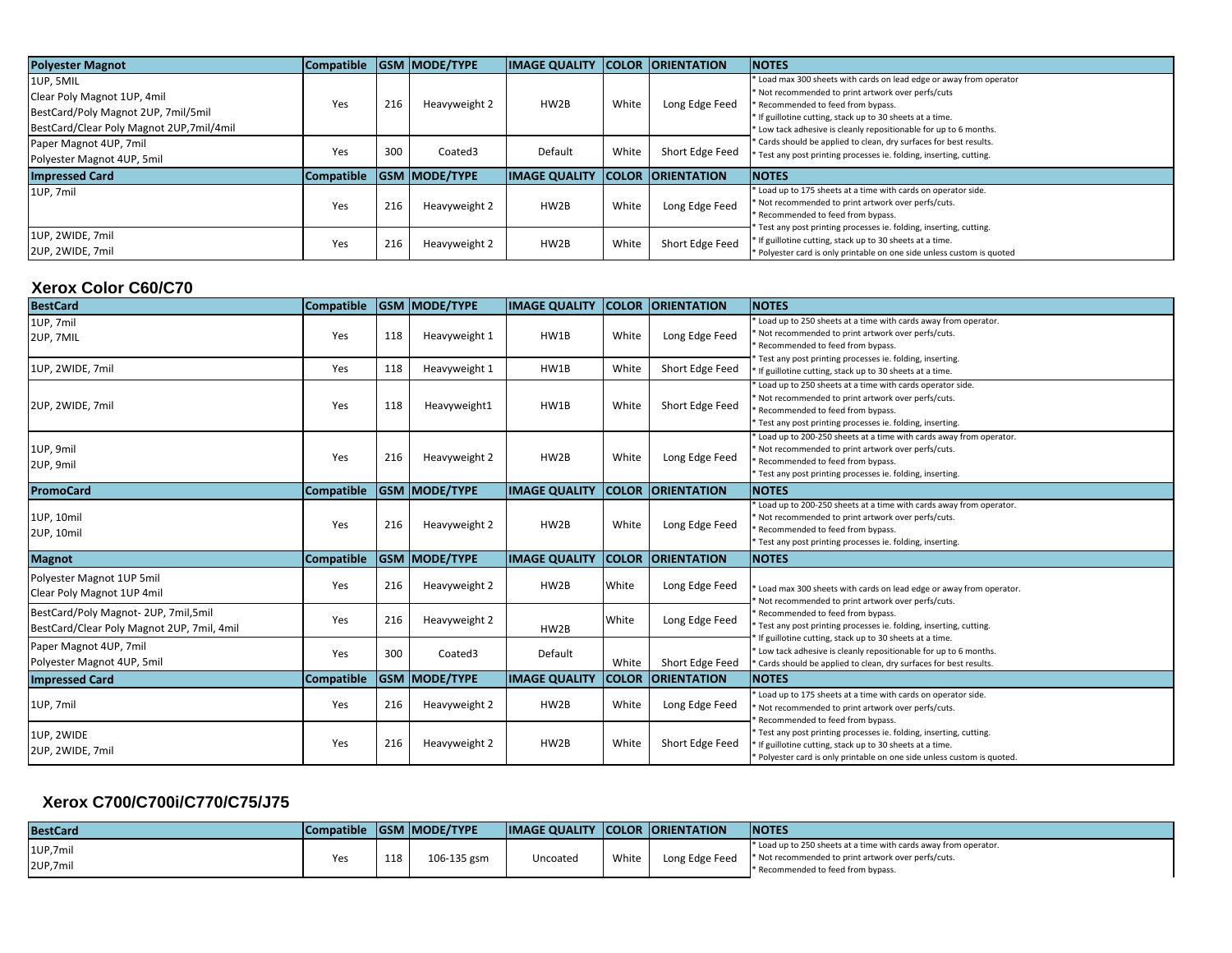| 1UP, 2WIDE, 7mil<br>2UP, 2WIDE, 7mil                                                                                        | Yes               | 118 | 106-135 gsm          | Uncoated             | White        | Short Edge Feed    | Test any post printing processes ie. folding, inserting.<br>If guillotine cutting, stack up to 30 sheets at a time.<br>* Transfer & decurler adjustment may be required                                                                                                                                                        |
|-----------------------------------------------------------------------------------------------------------------------------|-------------------|-----|----------------------|----------------------|--------------|--------------------|--------------------------------------------------------------------------------------------------------------------------------------------------------------------------------------------------------------------------------------------------------------------------------------------------------------------------------|
| 1UP,10mil<br>2UP, 10mil<br>1UP, 2WIDE 10mil                                                                                 | Yes               | 216 | 177-220 gsm          | Uncoated             | White        | Long Edge Feed     | Load up to 100 sheets at a time with cards away from operator.<br>* Not recommended to print artwork over perfs/cuts.<br>* Transfer adjustment may be required<br>Test any post printing processes ie. folding, inserting.<br>* If guillotine cutting, stack up to 30 sheets at a time.<br>* Recommended to feed from bypass.  |
| 2UP, 2WIDE, 10mil                                                                                                           | Yes               | 216 | 177-220 gsm          | Uncoated             | White        | Short Edge Feed    | Load up to 100 sheets at a time with cards on operator side.<br>* Not recommended to print artwork over perfs/cuts.<br>* Feed from bypass tray.<br>* Transfer may require adjustment.<br>* If guillotine cutting, stack up to 30 sheets at a time.                                                                             |
| <b>Econocard</b>                                                                                                            | <b>Compatible</b> |     | <b>GSM MODE/TYPE</b> | <b>IMAGE QUALITY</b> | <b>COLOR</b> | <b>ORIENTATION</b> | <b>NOTES</b>                                                                                                                                                                                                                                                                                                                   |
| 1UP, 9mil<br>2UP, 9mil                                                                                                      | Yes               | 216 | 177-220 gsm          | Uncoated             | White        | Long Edge Feed     | Load up to 100 sheets at a time with cards away from operator.<br>* Not recommended to print artwork over perfs/cuts.<br>Feed from bypass tray.<br>* Transfer may require adjustment.<br>* Test any post printing processes ie. folding, inserting.                                                                            |
| 1UP, 10mil<br>2UP, 10mil                                                                                                    | Yes               | 216 | 177-220 gsm          | Uncoated             | White        | Long Edge Feed     | Load up to 100 sheets at a time with cards away from operator.<br>* Not recommended to print artwork over perfs/cuts.<br>Feed from bypass tray.<br>* Transfer may require adjustment.<br>* Test any post printing processes ie. folding, inserting.                                                                            |
| 1UP, 5MIL<br>Clear Poly Magnot 1UP, 4mil<br>BestCard/Poly Magnot 2UP, 7mil/5mil<br>BestCard/Clear Poly Magnot 2UP,7mil/4mil | Yes               | 216 | 177-220 gsm          | Uncoated             | White        | Long Edge Feed     | * Load max 200 sheets with cards on lead edge or away from operator.<br>* If guillotine cutting, stack up to 30 sheets at a time.<br>Low tack adhesive is cleanly repositionable for up to 6 months<br>Cards should be applied to clean, dry surfaces for best results.<br>* Not recommended to print artwork over perfs/cuts. |
| 4UP, 7MIL<br>4UP, 5MIL                                                                                                      | Yes               | 300 | 257-300 gsm          | Coated               | White        | Short Edge Feed    | Recommended to feed from bypass.<br>Test any post printing processes ie. folding, inserting, cutting                                                                                                                                                                                                                           |
| <b>Impressed Card</b>                                                                                                       | Compatible        |     | <b>GSM MODE/TYPE</b> | <b>IMAGE QUALITY</b> | <b>COLOR</b> | <b>ORIENTATION</b> | <b>INOTES</b>                                                                                                                                                                                                                                                                                                                  |
| 1UP 7MIL                                                                                                                    | Yes               | 216 | 177-220 gsm          | Uncoated             | White        | Long Edge Feed     | Load up to 175 sheets at a time with cards away from operator.<br>Not recommended to print artwork over perfs/cuts.<br>* Recommended to feed from bypass.<br>Test any post printing processes ie. folding, inserting, cutting.                                                                                                 |
| 1UP, 2WIDE 7mil<br>2UP, 2WIDE 7mil                                                                                          | Yes               | 216 | 177-220 gsm          | Uncoated             | White        | Short Edge Feed    | * If guillotine cutting, stack up to 30 sheets at a time.<br>Polyester card is only printable on one side unless custom is quoted.<br>* Transfer may require adjustment.                                                                                                                                                       |

#### **Xerox Docucolor 6060/7000AP/7002/8000/8002/8080**

| <b>BestCard</b>                                                                                                                | Compatible        |     | <b>GSM MODE/TYPE</b> | <b>IMAGE QUALITY</b> | <b>COLOR</b> | <b>ORIENTATION</b> | <b>NOTES</b>                                                                                                                                                                                                                                                                                                                                                                            |
|--------------------------------------------------------------------------------------------------------------------------------|-------------------|-----|----------------------|----------------------|--------------|--------------------|-----------------------------------------------------------------------------------------------------------------------------------------------------------------------------------------------------------------------------------------------------------------------------------------------------------------------------------------------------------------------------------------|
| 1UP, 7mil                                                                                                                      | Yes               | 118 | A                    | Uncoated             | White        | Long Edge Feed     | Load up to 50 sheets at a time with cards away from operator.<br>* Not recommended to print artwork over perfs/cuts.<br>Test any post printing processes ie. folding, inserting.<br>* If guillotine cutting, stack up to 30 sheets at a time.                                                                                                                                           |
| <b>Polyester Magnot</b>                                                                                                        | <b>Compatible</b> |     | <b>GSM MODE/TYPE</b> | <b>IMAGE QUALITY</b> | <b>COLOR</b> | <b>ORIENTATION</b> | <b>NOTES</b>                                                                                                                                                                                                                                                                                                                                                                            |
| 1UP, 5MIL<br>Clear Poly Magnot 1UP, 4mil<br>BestCard/Poly Magnot 2UP, 7mil/5mil<br>BestCard/Clear Poly Magnot 2UP, 7 mil/4 mil | Yes               | 216 | A                    | Coated               | White        | Long Edge Feed     | * Load max 50 sheets with cards on lead edge or away from operator.<br>* Not recommended to print artwork over perfs/cuts.<br>* Simplex printing only. Manual duplex if necessary.<br>* Test any post printing processes ie. folding, inserting, cutting.<br>* If guillotine cutting, stack up to 30 sheets at a time.                                                                  |
| 4UP, 7MIL<br>4UP, 5MIL                                                                                                         | Yes               | 300 | A                    | Coated               | White        | Short Edge Feed    | * Low tack adhesive is cleanly repositionable for up to 6 months.<br>Cards should be applied to clean, dry surfaces for best results.                                                                                                                                                                                                                                                   |
| <b>Impressed Card</b>                                                                                                          | <b>Compatible</b> |     | <b>GSM MODE/TYPE</b> | <b>IMAGE QUALITY</b> | <b>COLOR</b> | <b>ORIENTATION</b> | <b>INOTES</b>                                                                                                                                                                                                                                                                                                                                                                           |
| 1UP, 7mil                                                                                                                      | Yes               | 216 | A                    | Coated               | White        | Long Edge Feed     | * Load up to 50 sheets at a time with cards on operator side.<br>* Not recommended to print artwork over perfs/cuts.<br>* Simplex printing only. Manual duplex if necessary.<br>Test any post printing processes ie. folding, inserting, cutting<br>* If guillotine cutting, stack up to 30 sheets at a time.<br>* Polyester card is only printable on one side unless custom is quoted |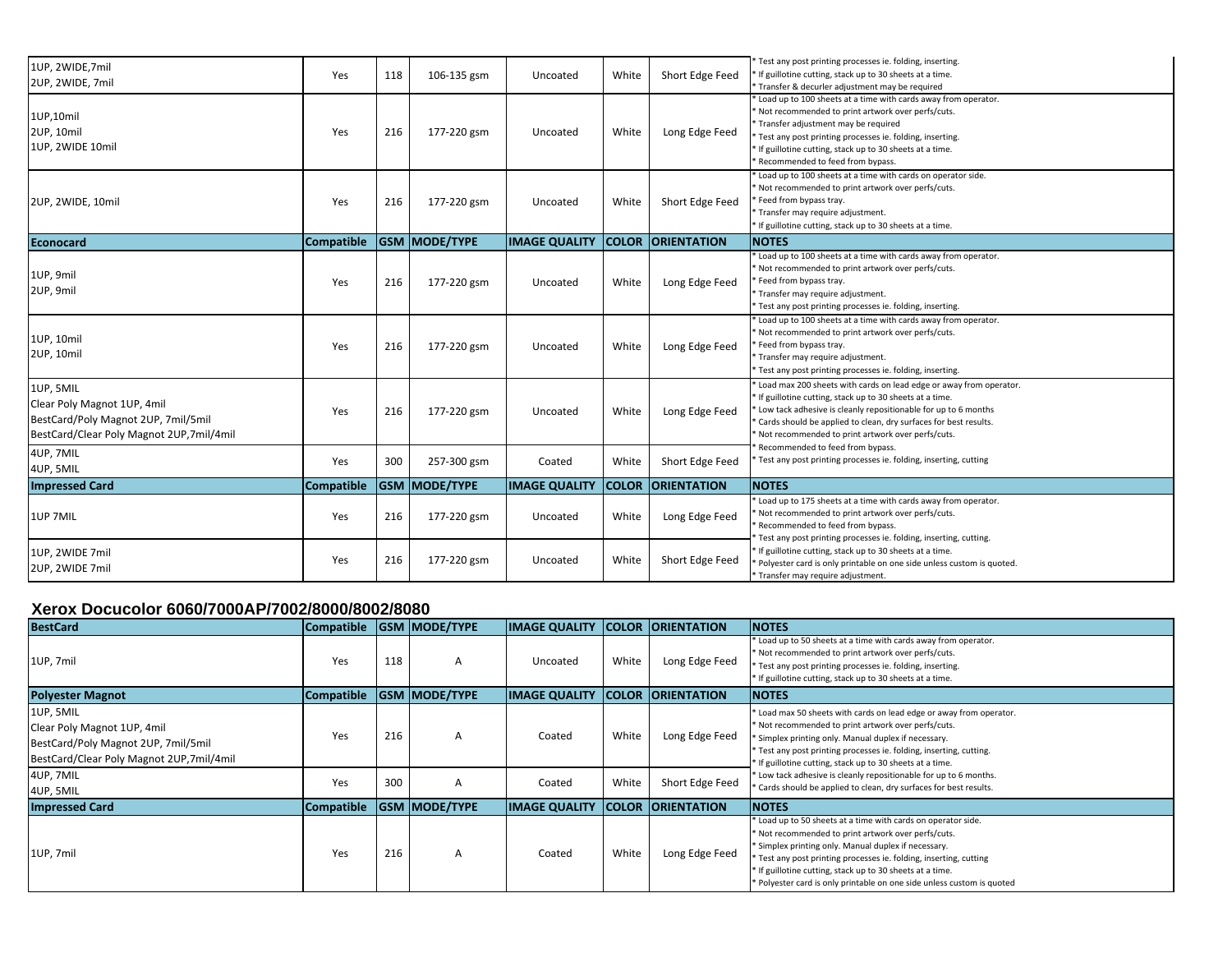#### **Xerox Versant 80 Press**

| <b>BestCard</b>                                                    | Compatible        |            | <b>GSM MODE/TYPE</b> | <b>IMAGE QUALITY</b> | <b>COLOR</b>   | <b>ORIENTATION</b>                | <b>NOTES</b>                                                                                                                                                                                                                                                                                                                                                                                               |
|--------------------------------------------------------------------|-------------------|------------|----------------------|----------------------|----------------|-----------------------------------|------------------------------------------------------------------------------------------------------------------------------------------------------------------------------------------------------------------------------------------------------------------------------------------------------------------------------------------------------------------------------------------------------------|
| 1UP, 7mil<br>2UP, 7mil                                             | Yes               | 118        | Plain                | Coated               | White          | Long Edge Feed                    | Load up to 250 sheets at a time with cards away from operator.<br>Not recommended to print artwork over perfs/cuts.<br>Recommended to feed from tray 5, 6, or 7.<br>Test any post printing processes ie. folding, inserting.                                                                                                                                                                               |
| 1UP, 2WIDE 7mil                                                    | Yes               | 118        | Plain                | Coated               | White          | Short Edge Feed                   | If guillotine cutting, stack up to 30 sheets at a time.<br>Transfer may require adjustment.                                                                                                                                                                                                                                                                                                                |
| 2UP, 2WIDE, 7mil                                                   | Yes               | 118        | Plain                | Coated               | White          | Short Edge Feed                   | Load up to 250 sheets at a time with cards operator side.<br>Not recommended to print artwork over perfs/cuts.<br>Recommended to feed from tray 5, 6, or 7.<br>Test any post printing processes ie. folding, inserting.                                                                                                                                                                                    |
| 1UP, 10mil<br>2UP, 10mil<br>1UP, 2WIDE, 10mil                      | Yes               | 216        | Plain                | Coated               | White          | Short Edge Feed                   | Load up to 250 sheets at a time with cards on lead edge.<br>Not recommended to print artwork over perfs/cuts.<br>Recommended to feed from tray 5, 6, or 7.<br>Test any post printing processes ie. folding, inserting.<br>If guillotine cutting, stack up to 30 sheets at a time.<br>Transfer may require adjustment.                                                                                      |
| 2UP,2WIDE, 10mil                                                   | Yes               | 216        | Plain                | Coated               | White          | Short Edge Feed                   | Load up to 250 sheets at a time with cards on operator side.<br>Not recommended to print artwork over perfs/cuts.<br>Recommended to feed from tray 5, 6, or 7.<br>If guillotine cutting, stack up to 30 sheets at a time.                                                                                                                                                                                  |
| 1UP, 13mil<br>2UP, 13mil                                           | Yes               | 300        | Plain                | Coated               | White          | Short Edge Feed                   | Load up to 175 sheets at a time with cards on lead edge.<br>Not recommended to print artwork over perfs/cuts.<br>Recommended to feed from tray 5, 6, or 7.<br>If guillotine cutting, stack up to 30 sheets at a time.                                                                                                                                                                                      |
| Econocard                                                          | <b>Compatible</b> |            | GSM  MODE/TYPE       | <b>IMAGE QUALITY</b> | <b>COLOR</b>   | <b>ORIENTATION</b>                | <b>NOTES</b>                                                                                                                                                                                                                                                                                                                                                                                               |
| 1UP, 9mil<br>2UP, 9mil                                             | Yes               | 216        | Plain                | Coated               | White          | Long Edge Feed                    | Load up to 200-250 sheets at a time with cards on operator side.<br>Not recommended to print artwork over perfs/cuts.<br>Recommended to feed from tray 5, 6, or 7.<br>Test any post printing processes ie. folding, inserting.                                                                                                                                                                             |
| <b>PromoCard</b>                                                   | <b>Compatible</b> |            | GSM  MODE/TYPE       | <b>IMAGE QUALITY</b> | <b>COLOR</b>   | <b>ORIENTATION</b>                | <b>NOTES</b>                                                                                                                                                                                                                                                                                                                                                                                               |
| 1UP, 10mil<br>2UP, 10mil                                           | Yes               | 216        | Plain                | Coated               | White          | Long Edge Feed                    | Load up to 200-250 sheets at a time with cards on operator side.<br>Not recommended to print artwork over perfs/cuts.<br>Recommended to feed from tray 5, 6, or 7.<br>Test any post printing processes ie. folding, inserting.                                                                                                                                                                             |
| <b>Polyester Magnot</b>                                            | Compatible        |            | GSM MODE/TYPE        | <b>IMAGE QUALITY</b> | <b>COLOR</b>   | <b>ORIENTATION</b>                | <b>NOTES</b>                                                                                                                                                                                                                                                                                                                                                                                               |
| 1UP, 5MIL<br>Clear Poly Magnot 1UP, 4mil                           | Yes               | 350        | Plain                | Coated               | White          | Long Edge Feed                    | Manual duplex may be required.<br>Load max 250 sheets with cards on lead edge or operator side.<br>Not recommended to print artwork over perfs/cuts.                                                                                                                                                                                                                                                       |
| BestCard/Poly Magnot 2UP, 7mil/5mil                                | Yes               | 350        | Plain                | Coated               | White          | Short Edge Feed                   | Recommended to feed from tray 5, 6, or 7.<br>Test any post printing processes ie. folding, inserting, cutting.                                                                                                                                                                                                                                                                                             |
| BestCard/Clear Poly Magnot 2UP,7mil/4mil<br>4UP, 7mil<br>4UP, 5MIL | Yes               | 350        | Plain                | Coated               | White          | Short Edge Feed                   | Transfer may require adjustment.<br>If guillotine cutting, stack up to 30 sheets at a time.<br>Low tack adhesive is cleanly repositionable for up to 6 months.<br>Cards should be applied to clean, dry surfaces for best results.                                                                                                                                                                         |
| <b>Impressed Card</b>                                              | Compatible        |            | GSM  MODE/TYPE       | <b>IMAGE QUALITY</b> | <b>COLOR</b>   | <b>ORIENTATION</b>                | <b>NOTES</b>                                                                                                                                                                                                                                                                                                                                                                                               |
| 1UP, 7mil<br>1UP, 2WIDE, 7mil<br>2up, 2wide, 7mil                  | Yes<br>Yes        | 216<br>216 | Plain<br>Plain       | Coated<br>Coated     | White<br>White | Long Edge Feed<br>Short Edge Feed | Load up to 175 sheets at a time with cards on operator side.<br>Not recommended to print artwork over perfs/cuts.<br>Recommended to feed from tray 5, 6, or 7.<br>Test any post printing processes ie. folding, inserting, cutting.<br>Transfer may require adjustment.<br>If guillotine cutting, stack up to 30 sheets at a time.<br>Polyester card is only printable on one side unless custom is quoted |

| <b>Xerox Versant 2100 Press</b> |                   |                        |                                |              |                    |              |
|---------------------------------|-------------------|------------------------|--------------------------------|--------------|--------------------|--------------|
| <b>RestCard</b>                 | <b>Compatible</b> | <b>IGSM IMODE/TYPE</b> | <b>QUALITY</b><br><b>IMAGE</b> | <b>COLOR</b> | <b>ORIENTATION</b> | <b>NOTES</b> |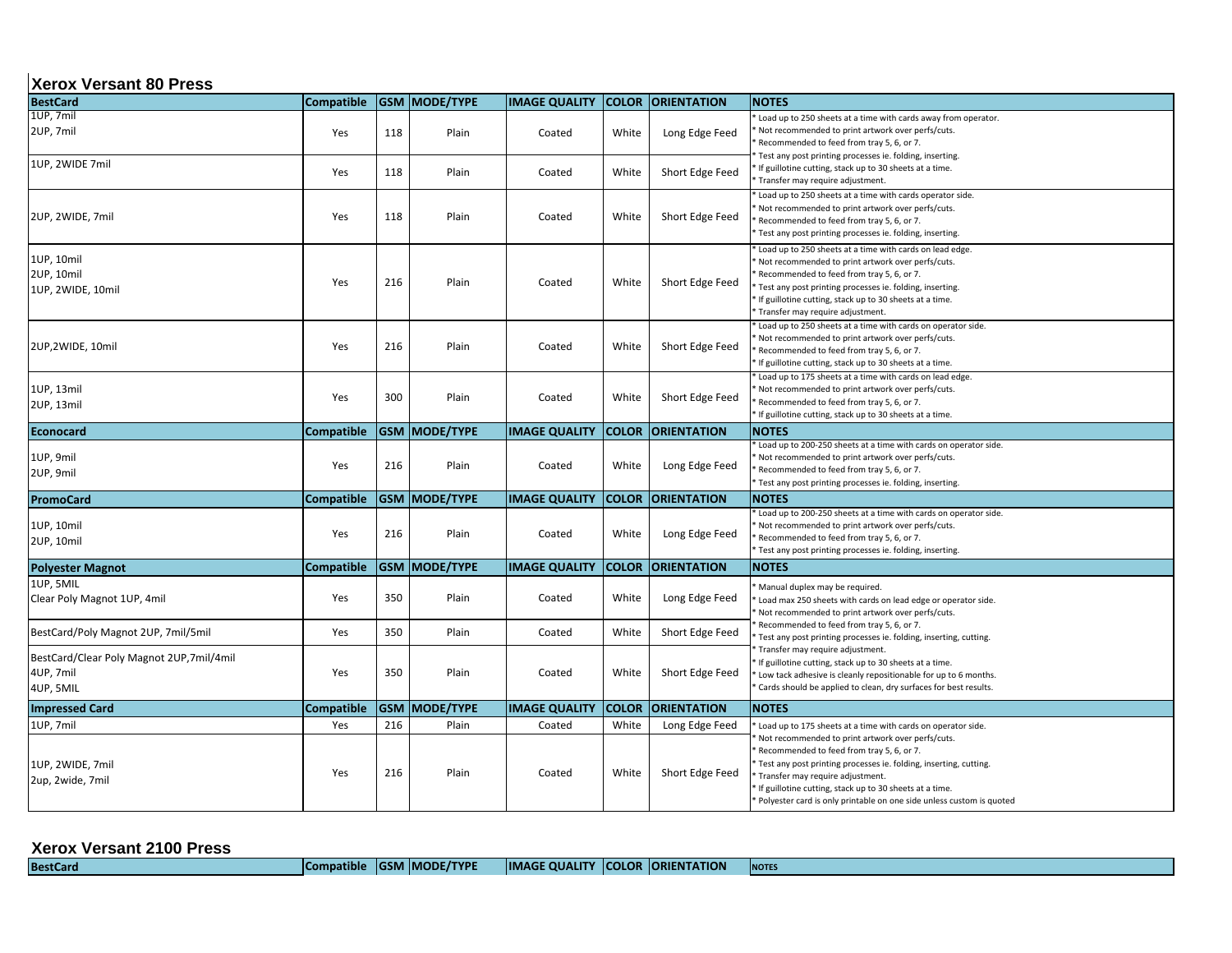| 1UP, 7mil                                                                          |                   |     |                      |                      |              | Long Edge Feed           | Load up to 250 sheets at a time with cards away from operator<br>Not recommended to print artwork over perfs/cuts                  |
|------------------------------------------------------------------------------------|-------------------|-----|----------------------|----------------------|--------------|--------------------------|------------------------------------------------------------------------------------------------------------------------------------|
| 2UP, 7mil                                                                          | Yes               | 118 | Plain                | Coated               | White        |                          | Recommended to feed from tray 6, 7, or bypass<br>Test any post printing processes ie. folding, inserting                           |
| 1UP, 2WIDE, 7mil                                                                   |                   |     |                      |                      |              | Short Edge Feed          | If guillotine cutting, stack up to 30 sheets at a time                                                                             |
|                                                                                    |                   |     |                      |                      |              |                          | Transfer may require adjustment                                                                                                    |
|                                                                                    |                   |     |                      |                      |              |                          | Load up to 250 sheets at a time with cards operator side.<br>Not recommended to print artwork over perfs/cuts.                     |
| 2UP, 2WIDE 7mil                                                                    | Yes               | 118 | Plain                | Coated               | White        | Short Edge Feed          | Feed from tray 6, 7, or bypass                                                                                                     |
|                                                                                    |                   |     |                      |                      |              |                          | Transfer may require adjustment                                                                                                    |
|                                                                                    |                   |     |                      |                      |              |                          | Test any post printing processes ie. folding, inserting.<br>Load up to 250 sheets at a time with cards on lead edge.               |
| 1UP, 10mil                                                                         |                   |     |                      |                      |              |                          | Not recommended to print artwork over perfs/cuts.                                                                                  |
| 2UP, 10mil                                                                         |                   |     |                      |                      |              |                          | Recommended to feed from tray 6, 7, or bypass.                                                                                     |
| 1UP, 2WIDE, 10mil                                                                  | Yes               | 216 | Plain                | Coated               | White        | Short Edge Feed          | Test any post printing processes ie. folding, inserting                                                                            |
|                                                                                    |                   |     |                      |                      |              |                          | If guillotine cutting, stack up to 30 sheets at a time.                                                                            |
|                                                                                    |                   |     |                      |                      |              |                          | Transfer may require adjustment.<br>Load up to 250 sheets at a time with cards on operator side.                                   |
|                                                                                    |                   |     |                      |                      |              |                          | Not recommended to print artwork over perfs/cuts.                                                                                  |
| 2UP, 2WIDE, 10mil                                                                  | Yes               | 216 | Plain                | Coated               | White        | Short Edge Feed          | Feed from tray 6, 7, or bypass.                                                                                                    |
|                                                                                    |                   |     |                      |                      |              |                          | Transfer may require adjustment.                                                                                                   |
|                                                                                    |                   |     |                      |                      |              |                          | If guillotine cutting, stack up to 30 sheets at a time.                                                                            |
|                                                                                    |                   |     |                      |                      |              |                          | Load up to 175 sheets at a time with cards on lead edge.                                                                           |
| 1UP, 13mil                                                                         | Yes               | 250 | Plain                | Coated               | White        | Short Edge Feed          | Not recommended to print artwork over perfs/cuts.<br>Feed from tray 6, 7, or bypass.                                               |
| 2UP, 13mil                                                                         |                   |     |                      |                      |              |                          | Transfer may require adjustment.                                                                                                   |
|                                                                                    |                   |     |                      |                      |              |                          | If guillotine cutting, stack up to 30 sheets at a time.                                                                            |
| Econocard                                                                          | <b>Compatible</b> |     | <b>GSM MODE/TYPE</b> | <b>IMAGE QUALITY</b> | <b>COLOR</b> | <b>ORIENTATION</b>       | <b>NOTES</b>                                                                                                                       |
|                                                                                    |                   |     |                      |                      |              |                          | Load up to 200-250 sheets at a time with cards on lead edge.                                                                       |
| 1UP, 9mil                                                                          | Yes               | 216 | Plain                |                      |              |                          | Not recommended to print artwork over perfs/cuts.<br>Feed from tray 6, 7, or bypass.                                               |
| 2UP, 9mil                                                                          |                   |     |                      | Coated               | White        | Short Edge Feed          | Transfer may require adjustment.                                                                                                   |
|                                                                                    |                   |     |                      |                      |              |                          | Test any post printing processes ie. folding, inserting.                                                                           |
| PromoCard                                                                          | <b>Compatible</b> |     | <b>GSM MODE/TYPE</b> | <b>IMAGE QUALITY</b> |              | <b>COLOR ORIENTATION</b> | <b>NOTES</b>                                                                                                                       |
|                                                                                    |                   |     |                      |                      |              |                          | Load up to 200-250 sheets at a time with cards on lead edge.                                                                       |
| 1UP, 10mil                                                                         |                   |     |                      |                      |              |                          | Not recommended to print artwork over perfs/cuts.                                                                                  |
| 2UP, 10mil                                                                         | Yes               | 216 | Plain                | Coated               | White        | Short Edge Feed          | Feed from tray 6, 7, or bypass.<br>Transfer may require adjustment.                                                                |
|                                                                                    |                   |     |                      |                      |              |                          | Test any post printing processes ie. folding, inserting.                                                                           |
| Magnot                                                                             | Compatible        |     | <b>GSM MODE/TYPE</b> | <b>IMAGE QUALITY</b> | <b>COLOR</b> | <b>ORIENTATION</b>       | <b>NOTES</b>                                                                                                                       |
| Polyester Magnot 1UP, 5mil                                                         |                   |     |                      |                      |              |                          |                                                                                                                                    |
| Clear Poly 1UP, 4mil Decal                                                         | Yes               | 216 | Plain                | Coated               | White        | Long Edge Feed           | Load max 300 sheets with cards on lead edge or operator side.<br>Not recommended to print artwork over perfs/cuts.                 |
| BestCard Poly Magnot 2UP, 7mil/5mil adhesive                                       |                   |     |                      |                      |              |                          | Feed from tray 6, 7, or bypass.<br>Test any post printing processes ie. folding, inserting, cutting.                               |
| BestCard Poly Magnot 2UP, 7mil/4mil Decal                                          |                   |     |                      |                      |              |                          | Transfer may require adjustment.                                                                                                   |
|                                                                                    | Yes               | 216 | Plain                | Coated               | White        |                          |                                                                                                                                    |
|                                                                                    |                   |     |                      |                      |              | Short Edge Feed          | If guillotine cutting, stack up to 30 sheets at a time.<br>Low tack adhesive is cleanly repositionable for up to 6 months.         |
| Paper Magnot/Adhesive 4UP,7mil Postcards<br>4UP Polyester Adhesive, 5mil Postcards | Yes               | 350 | Plain                | Coated               | <b>WHITE</b> | Short Edge Feed          | Cards should be applied to clean, dry surfaces for best results.                                                                   |
| <b>Impressed Card</b>                                                              | <b>Compatible</b> |     | <b>GSM MODE/TYPE</b> | <b>IMAGE QUALITY</b> | <b>COLOR</b> | <b>ORIENTATION</b>       | <b>NOTES</b>                                                                                                                       |
|                                                                                    |                   |     |                      |                      |              |                          | Load up to 175 sheets at a time with cards on operator side.                                                                       |
| 1UP, Poly Peel Card 7mil                                                           | Yes               | 216 | Plain                | Coated               | White        | Long Edge Feed           | Not recommended to print artwork over perfs/cuts.                                                                                  |
|                                                                                    |                   |     |                      |                      |              |                          | Feed from tray 6, 7, or bypass.                                                                                                    |
| 1UP, 2WIDE Poly Peel Card 7mil                                                     |                   |     |                      |                      |              |                          | Test any post printing processes ie. folding, inserting, cutting.<br>Transfer may require adjustment.                              |
| 2UP,2WIDE Poly Peel Card 7mil                                                      | Yes               | 216 | Plain                | Coated               | White        | Short Edge Feed          | If guillotine cutting, stack up to 30 sheets at a time.<br>* Polyester card is only printable on one side unless custom is quoted. |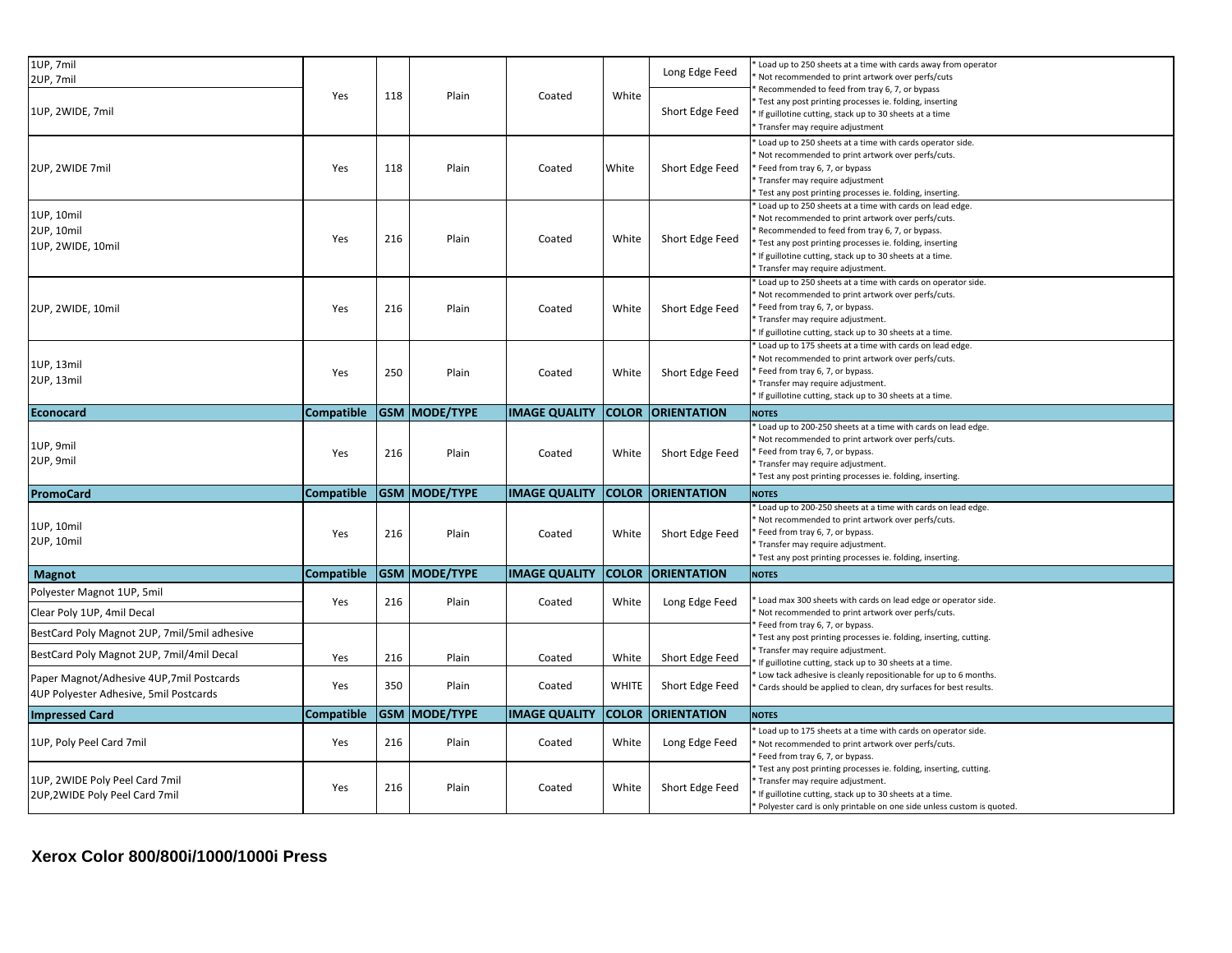| <b>BestCard</b>                                                                 | Compatible        |     | <b>GSM MODE/TYPE</b> | <b>IMAGE QUALITY</b> | <b>COLOR</b> | <b>ORIENTATION</b> | <b>NOTES</b>                                                                                                                                                                                                                                                                                                   |
|---------------------------------------------------------------------------------|-------------------|-----|----------------------|----------------------|--------------|--------------------|----------------------------------------------------------------------------------------------------------------------------------------------------------------------------------------------------------------------------------------------------------------------------------------------------------------|
| 1UP, 7mil<br>2UP, 7mil                                                          | Yes               | 118 | Plain                | Gloss                | White        | Long Edge Feed     | Load up to 300 sheets at a time with cards away from operator.<br>Not recommended to print artwork over perfs/cuts.<br>Face up delivery is required.                                                                                                                                                           |
| 1UP, 2WIDE, 7mil                                                                | Yes               | 118 | Plain                | Gloss                | White        | Short Edge Feed    | Test any post printing processes ie. folding, inserting.<br>If guillotine cutting, stack up to 30 sheets at a time.                                                                                                                                                                                            |
| 2UP, 2WIDE, 7mil                                                                | Yes               | 118 | Plain                | Gloss                | White        | Short Edge Feed    | Load up to 300 sheets at a time with cards operator side.<br>Not recommended to print artwork over perfs/cuts.<br>Face up delivery is required.<br>Test any post printing processes ie. folding, inserting.                                                                                                    |
| 1UP, 10mil<br>2UP, 10mil<br>1UP, 2WIDE, 10mil                                   | Yes               | 216 | Plain                | Gloss                | White        | Short Edge Feed    | Load up to 250 sheets at a time with cards on lead edge.<br>Not recommended to print artwork over perfs/cuts.<br>Face up delivery is required.<br>Test any post printing processes ie. folding, inserting.<br>If guillotine cutting, stack up to 30 sheets at a time.<br>Bias Transfer may require adjustment. |
| 2UP, 2WIDE, 10mil                                                               | Yes               | 216 | Plain                | Gloss                | White        | Short Edge Feed    | Load up to 250 sheets at a time with cards on operator side.<br>Not recommended to print artwork over perfs/cuts.<br>Face up delivery is required.<br>Bias Transfer may require adjustment.<br>If guillotine cutting, stack up to 30 sheets at a time.                                                         |
| 1UP, 13mil<br>2UP, 13mil                                                        | Yes               | 250 | Plain                | Gloss                | White        | Short Edge Feed    | Load up to 175 sheets at a time with cards on lead edge.<br>Not recommended to print artwork over perfs/cuts.<br>Face up delivery is required.<br>Bias Transfer may require adjustment.<br>If guillotine cutting, stack up to 30 sheets at a time.                                                             |
| 1UP, 9mil<br>2UP, 9mil                                                          | Yes               | 216 | Plain                | Gloss                | White        | Short Edge Feed    | Load up to 200-250 sheets at a time with cards on lead edge.<br>Not recommended to print artwork over perfs/cuts.<br>Face up delivery is required.<br>Bias Transfer may require adjustment.<br>Test any post printing processes ie. folding, inserting.                                                        |
| PromoCard                                                                       | Compatible        |     | <b>GSM MODE/TYPE</b> | <b>IMAGE QUALITY</b> | <b>COLOR</b> | <b>ORIENTATION</b> | <b>NOTES</b>                                                                                                                                                                                                                                                                                                   |
| 1UP, 10mil<br>2UP, 10mil                                                        | Yes               | 216 | Plain                | Gloss                | White        | Short Edge Feed    | Load up to 200-250 sheets at a time with cards on lead edge.<br>Not recommended to print artwork over perfs/cuts.<br>Face up delivery is required.<br>Bias Transfer may require adjustment.<br>Test any post printing processes ie. folding, inserting.                                                        |
| <b>Polyester Magnot</b>                                                         | <b>Compatible</b> |     | <b>GSM MODE/TYPE</b> | <b>IMAGE QUALITY</b> | <b>COLOR</b> | <b>ORIENTATION</b> | <b>NOTES</b>                                                                                                                                                                                                                                                                                                   |
| 1UP, 5mil card<br>1UP, 4mil Clear Poly Magnot                                   | Yes               | 216 | Plain                | Gloss                | White        | Long Edge Feed     | Load max 300 sheets with cards on lead edge or operator side.<br>Not recommended to print artwork over perfs/cuts.                                                                                                                                                                                             |
| 2UP, 7mil BestCard Poly Magnot 5mil<br>2UP 7mil/4mil BestCard/Clear Poly Magnot |                   |     |                      |                      |              | Short Edge Feed    | Feed from tray 6, 7, or bypass.<br>Test any post printing processes ie. folding, inserting, cutting.<br>Bias Transfer may require adjustment.                                                                                                                                                                  |
| 4UP, 7mil Paper Magnot                                                          |                   |     |                      |                      |              |                    | If guillotine cutting, stack up to 30 sheets at a time.<br>Low tack adhesive is cleanly repositionable for up to 6 months.                                                                                                                                                                                     |
| 4UP, 5mil Polyester Magnot                                                      | Yes               | 350 | Plain                | Gloss                | White        | Short Edge Feed    | Cards should be applied to clean, dry surfaces for best results.                                                                                                                                                                                                                                               |
| <b>Impressed Card</b>                                                           | <b>Compatible</b> |     | <b>GSM MODE/TYPE</b> | <b>IMAGE QUALITY</b> | <b>COLOR</b> | <b>ORIENTATION</b> | <b>NOTES</b>                                                                                                                                                                                                                                                                                                   |
| 1UP, 7mil Impressed card                                                        | Yes               | 216 | Plain                | Gloss                | White        | Long Edge Feed     | Load up to 175 sheets at a time with cards on operator side.<br>Not recommended to print artwork over perfs/cuts.<br>Feed from tray 6, 7, or bypass.<br>Test any post printing processes ie. folding, inserting, cutting.                                                                                      |
| 1UP, 2WIDE, 7mil<br>2UP, 2WIDE, 7mil                                            |                   |     |                      |                      |              | Short Edge Feed    | Transfer may require adjustment.<br>If guillotine cutting, stack up to 30 sheets at a time.<br>Polyester card is only printable on one side unless custom is quoted.                                                                                                                                           |

#### **Xerox iGen 3/4/4 Diamond Edition/150**

| <b>BestCard</b> | <b>Compatible</b> |     | <b>IGSM MODE/TYPE</b> | <b>IMAGE QUALITY COLOR ORIENTATION</b> |       |                | <b>NOTES</b>                                                     |
|-----------------|-------------------|-----|-----------------------|----------------------------------------|-------|----------------|------------------------------------------------------------------|
| 1UP, 7mil       |                   | 200 | Plair.                | Gloss                                  | White | Long Edge Feed | * Load up to 100 sheets at a time with cards away from operator. |
| 2UP, 7mil       |                   |     |                       |                                        |       |                | * Not recommended to print artwork over perfs/cuts.              |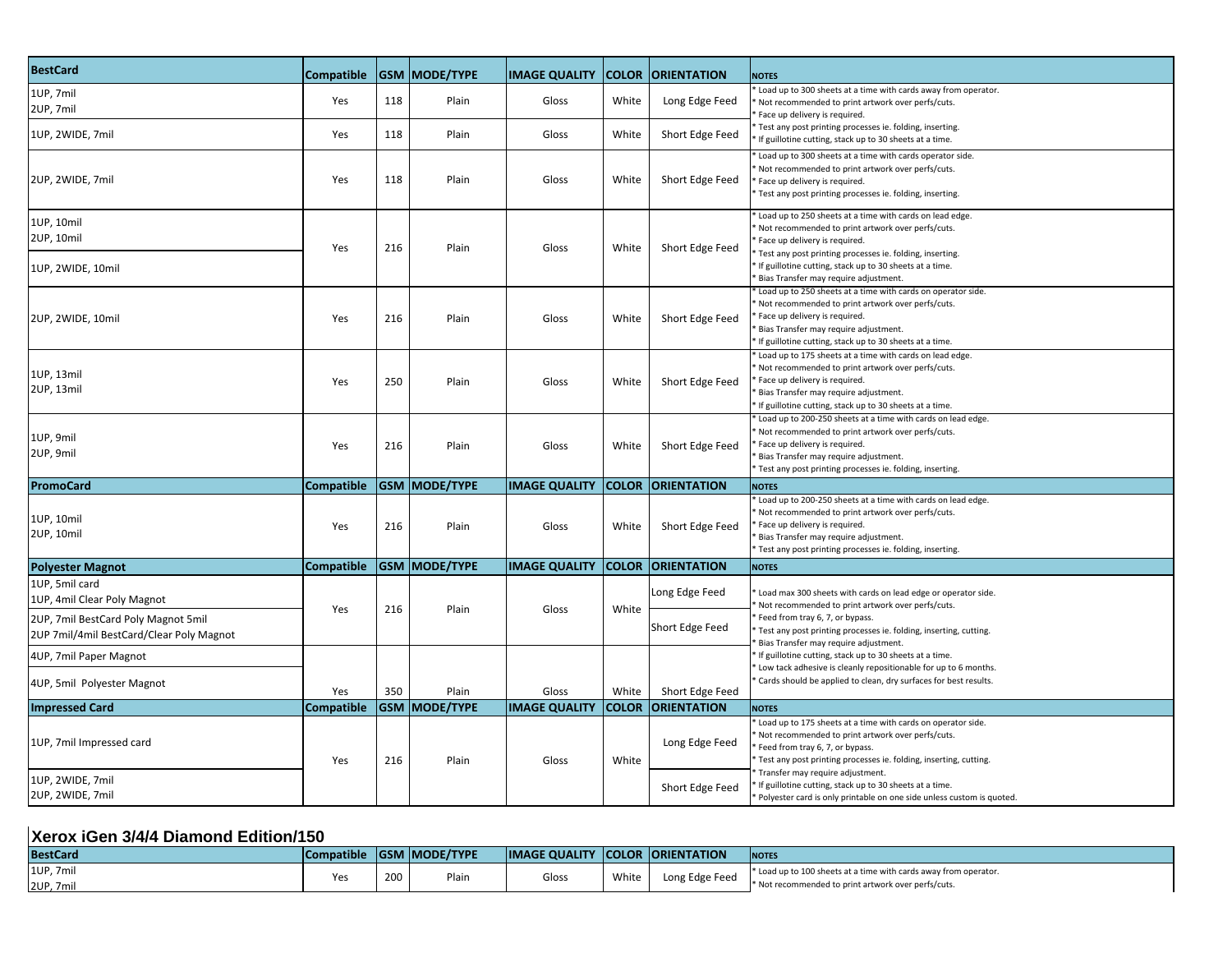| 1UP, 2WIDE 7mil          | Yes |     | 200 Plain | Gloss | White | Short Edge Feed | * Engine TAB may need to be cleaned prior to running media.<br>Test any post printing processes ie. folding, inserting.<br>* If guillotine cutting, stack up to 30 sheets at a time.                                                                 |
|--------------------------|-----|-----|-----------|-------|-------|-----------------|------------------------------------------------------------------------------------------------------------------------------------------------------------------------------------------------------------------------------------------------------|
| 2UP, 2WIDE, 7mil         | Yes |     | 200 Plain | Gloss | White | Short Edge Feed | * Load up to 100 sheets at a time with cards away from operator.<br>* Not recommended to print artwork over perfs/cuts.<br>* Engine TAB may need to be cleaned prior to running media.<br>* Test any post printing processes ie. folding, inserting. |
| 1UP, 10mil<br>2UP, 10mil |     |     |           |       |       | Long Edge Feed  | * Load up to 100 sheets at a time with cards away from operator.<br>* Not recommended to print artwork over perfs/cuts.                                                                                                                              |
| 1UP, 2WIDE, 10mil        | Yes | 295 | Plain     | Gloss | White | Short Edge Feed | * Engine TAB may need to be cleaned prior to running media.<br>Test any post printing processes ie. folding, inserting.<br>* If guillotine cutting, stack up to 30 sheets at a time.                                                                 |
| 2UP, 2WIDE, 10mil        | yes | 295 | Plain     | Gloss | White | Short Edge Feed | * Load up to 100 sheets at a time with cards on operator side.<br>* Not recommended to print artwork over perfs/cuts.<br>* Engine TAB may need to be cleaned prior to running media.<br>* If guillotine cutting, stack up to 30 sheets at a time.    |
| 1UP, 13mil<br>2UP, 13mil | Yes | 350 | Plain     | Gloss | White | Short Edge Feed | * Load up to 50 sheets at a time in lower tray with cards on lead edge.<br>* Not recommended to print artwork over perfs/cuts.<br>* Engine TAB may need to be cleaned prior to running media.<br>* Transfer A&B Side 1 & 2 = 150                     |

## **Xerox iGen 3/4/4 Diamond Edition/150**

| <b>BestCard</b>                                                                 | <b>Compatible</b> |     | <b>GSM MODE/TYPE</b> | <b>IMAGE QUALITY</b> |       | <b>COLOR ORIENTATION</b> | <b>NOTES</b>                                                                                                                                                                                                                                                                                                                                                                                          |
|---------------------------------------------------------------------------------|-------------------|-----|----------------------|----------------------|-------|--------------------------|-------------------------------------------------------------------------------------------------------------------------------------------------------------------------------------------------------------------------------------------------------------------------------------------------------------------------------------------------------------------------------------------------------|
| 1UP, 9mil<br>2UP, 9mil                                                          | Yes               | 295 | Plain                | Gloss                | White | Short Edge Feed          | * Load up to 100 sheets at a time with cards on lead edge.<br>Not recommended to print artwork over perfs/cuts.<br>Engine TAB may need to be cleaned prior to running media.<br>Test any post printing processes ie. folding, inserting.                                                                                                                                                              |
| <b>PromoCard</b>                                                                | <b>Compatible</b> |     | <b>GSM MODE/TYPE</b> | <b>IMAGE QUALITY</b> |       | <b>COLOR ORIENTATION</b> | <b>NOTES</b>                                                                                                                                                                                                                                                                                                                                                                                          |
| 1UP, 10mil<br>2UP, 10mil                                                        | Yes               | 295 | Plain                | Gloss                | White | Short Edge Feed          | Load up to 100 sheets at a time with cards on lead edge.<br>Not recommended to print artwork over perfs/cuts.<br>Engine TAB may need to be cleaned prior to running media.<br>Test any post printing processes ie. folding, inserting.                                                                                                                                                                |
| <b>Magnot</b>                                                                   | <b>Compatible</b> |     | <b>GSM MODE/TYPE</b> | <b>IMAGE QUALITY</b> |       | <b>COLOR ORIENTATION</b> | <b>NOTES</b>                                                                                                                                                                                                                                                                                                                                                                                          |
| 1UP, 5mil Polyester Magnot<br>1UP, 4 mil Clear Poly Magnot                      | Yes               | 216 | Plain                | Matte                | White | Long Edge Feed           | Load max 200 sheets with cards on lead edge or away from operator.<br>* Engine TAB may need to be cleaned prior to running media.<br>* Test any post printing processes ie. folding, inserting, cutting.<br>Not recommended to print artwork over perfs/cuts.<br>* If guillotine cutting, stack up to 30 sheets at a time.<br>* Polyester card is only printable on one side unless custom is quoted. |
| 2UP, 7mil BestCard Poly Magnot 5mil<br>2UP 7mil/4mil BestCard/Clear Poly Magnot | Yes               | 216 | Plain                | Matte                | White | Short Edge Feed          |                                                                                                                                                                                                                                                                                                                                                                                                       |
| 4UP, 7mil Paper Magnot                                                          | Yes               | 350 | Plain                | Gloss                | White | Short Edge Feed          |                                                                                                                                                                                                                                                                                                                                                                                                       |
| 4UP, 5mil Polyester Magnot                                                      |                   |     |                      |                      |       |                          |                                                                                                                                                                                                                                                                                                                                                                                                       |
| <b>Impressed Card</b>                                                           | <b>Compatible</b> |     | <b>GSM MODE/TYPE</b> | <b>IMAGE QUALITY</b> |       | <b>COLOR ORIENTATION</b> | <b>NOTES</b>                                                                                                                                                                                                                                                                                                                                                                                          |
| 1UP, 7mil                                                                       | Yes               | 216 | Plain                | Matte                | White | Long Edge Feed           | Load up to 100 sheets at a time with cards on operator side.                                                                                                                                                                                                                                                                                                                                          |
| 1UP, 2WIDE, 7mil                                                                | Yes               | 216 | Plain                | Matte                | White | Short Edge Feed          | Not recommended to print artwork over perfs/cuts.<br>Engine TAB may need to be cleaned prior to running media.                                                                                                                                                                                                                                                                                        |
| 2UP, 2WIDE, 7mil                                                                |                   |     |                      |                      |       |                          | Test any post printing processes ie. folding, inserting, cutting.                                                                                                                                                                                                                                                                                                                                     |

### **Xerox iGen 5**

| <b>BestCard</b>  |     |     | Compatible GSM MODE/TYPE | <b>IMAGE QUALITY COLOR CORIENTATION</b> |       |                 | <b>NOTES</b>                                                                                                                                                                                                                                         |
|------------------|-----|-----|--------------------------|-----------------------------------------|-------|-----------------|------------------------------------------------------------------------------------------------------------------------------------------------------------------------------------------------------------------------------------------------------|
| 1UP, 7mil        | Yes | 200 | Plain                    | Gloss                                   | White | Long Edge Feed  | * Load up to 100 sheets at a time with cards away from operator.                                                                                                                                                                                     |
| 2UP, 7mil        |     |     |                          |                                         |       |                 | * Not recommended to print artwork over perfs/cuts.                                                                                                                                                                                                  |
| 1UP, 2WIDE, 7mil | Yes | 200 | Plain                    | Gloss                                   | White | Short Edge Feed | * Engine TAB may need to be cleaned prior to running media.<br>* Test any post printing processes ie. folding, inserting.<br>* If guillotine cutting, stack up to 30 sheets at a time.                                                               |
| 2UP, 2WIDE, 7mil | Yes | 200 | Plain                    | Gloss                                   | White | Short Edge Feed | * Load up to 100 sheets at a time with cards away from operator.<br>* Not recommended to print artwork over perfs/cuts.<br>* Engine TAB may need to be cleaned prior to running media.<br>* Test any post printing processes ie. folding, inserting. |